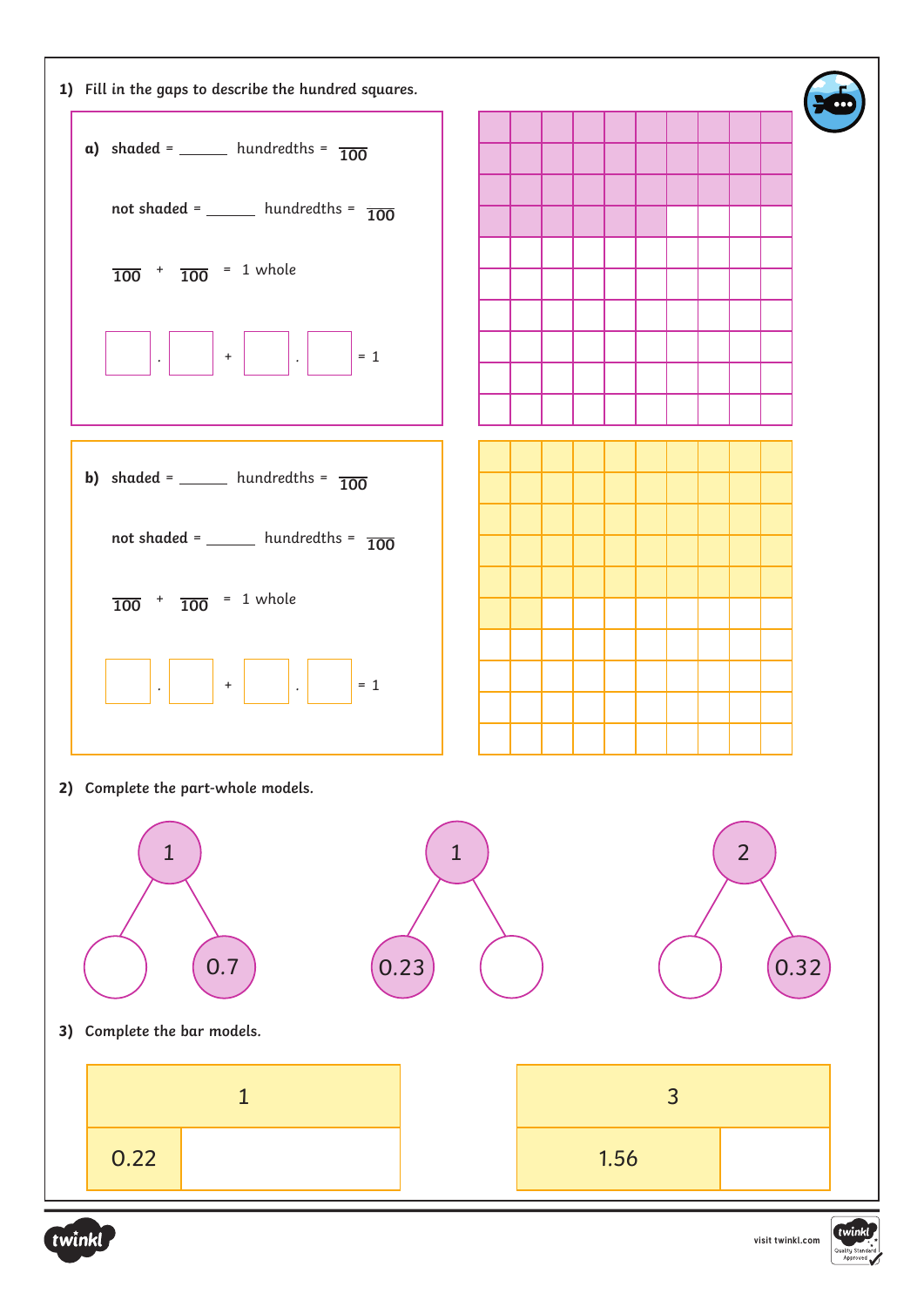

twink